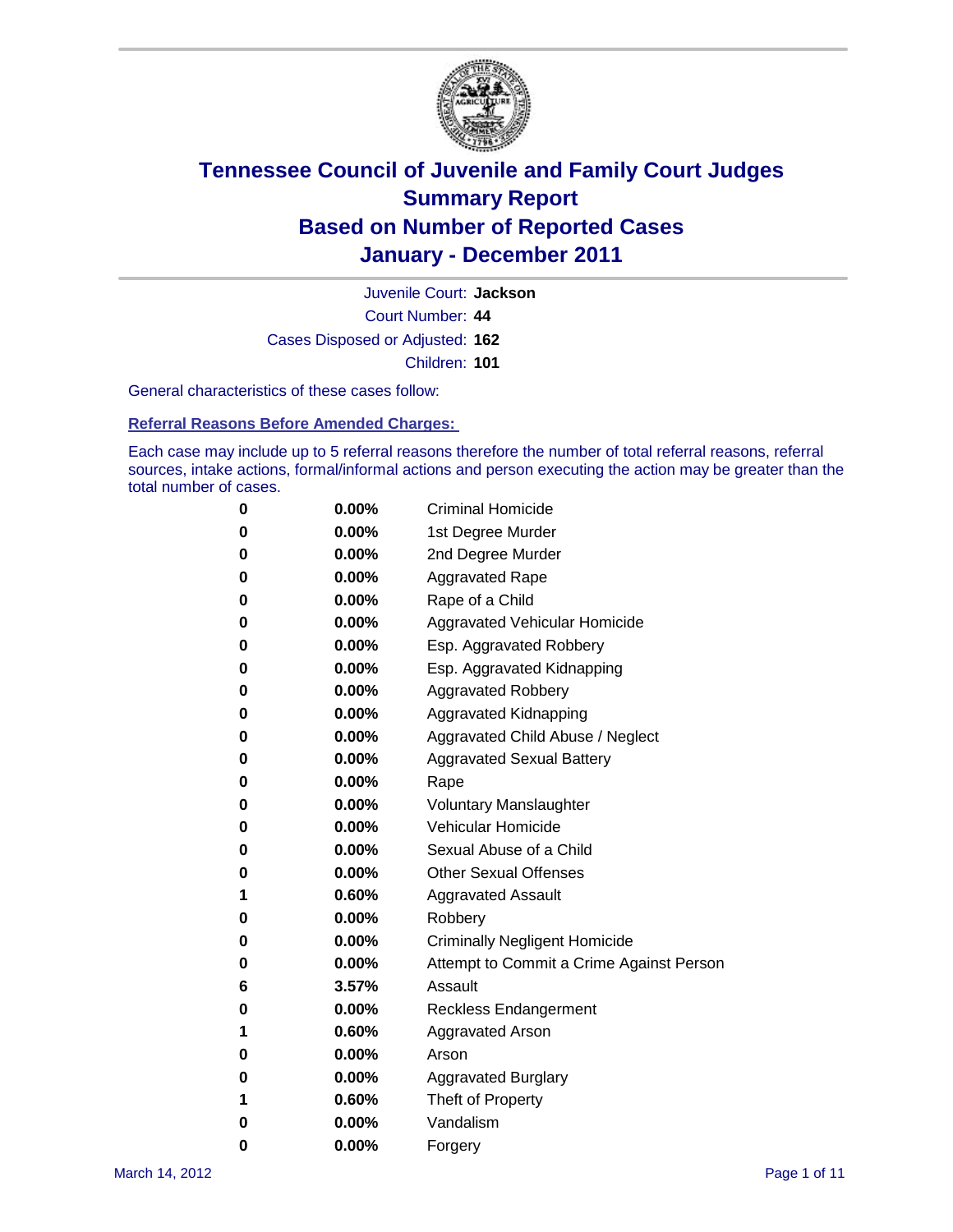

Juvenile Court: **Jackson**

Court Number: **44**

Cases Disposed or Adjusted: **162**

Children: **101**

#### **Referral Reasons Before Amended Charges:**

Each case may include up to 5 referral reasons therefore the number of total referral reasons, referral sources, intake actions, formal/informal actions and person executing the action may be greater than the total number of cases.

| 0  | 0.00%  | <b>Worthless Checks</b>                                     |
|----|--------|-------------------------------------------------------------|
| 0  | 0.00%  | Illegal Possession / Fraudulent Use of Credit / Debit Cards |
| 0  | 0.00%  | <b>Burglary</b>                                             |
| 0  | 0.00%  | Unauthorized Use of a Vehicle                               |
| 0  | 0.00%  | <b>Cruelty to Animals</b>                                   |
| 0  | 0.00%  | Sale of Controlled Substances                               |
| 2  | 1.19%  | <b>Other Drug Offenses</b>                                  |
| 2  | 1.19%  | <b>Possession of Controlled Substances</b>                  |
| 0  | 0.00%  | <b>Criminal Attempt</b>                                     |
| 2  | 1.19%  | Carrying Weapons on School Property                         |
| 0  | 0.00%  | Unlawful Carrying / Possession of a Weapon                  |
| 0  | 0.00%  | <b>Evading Arrest</b>                                       |
| 0  | 0.00%  | Escape                                                      |
| 1  | 0.60%  | Driving Under Influence (DUI)                               |
| 2  | 1.19%  | Possession / Consumption of Alcohol                         |
| 0  | 0.00%  | Resisting Stop, Frisk, Halt, Arrest or Search               |
| 0  | 0.00%  | <b>Aggravated Criminal Trespass</b>                         |
| 0  | 0.00%  | Harassment                                                  |
| 0  | 0.00%  | Failure to Appear                                           |
| 0  | 0.00%  | Filing a False Police Report                                |
| 0  | 0.00%  | Criminal Impersonation                                      |
| 2  | 1.19%  | <b>Disorderly Conduct</b>                                   |
| 3  | 1.79%  | <b>Criminal Trespass</b>                                    |
| 0  | 0.00%  | <b>Public Intoxication</b>                                  |
| 0  | 0.00%  | Gambling                                                    |
| 41 | 24.40% | <b>Traffic</b>                                              |
| 0  | 0.00%  | <b>Local Ordinances</b>                                     |
| 0  | 0.00%  | Violation of Wildlife Regulations                           |
| 2  | 1.19%  | Contempt of Court                                           |
| 6  | 3.57%  | Violation of Probation                                      |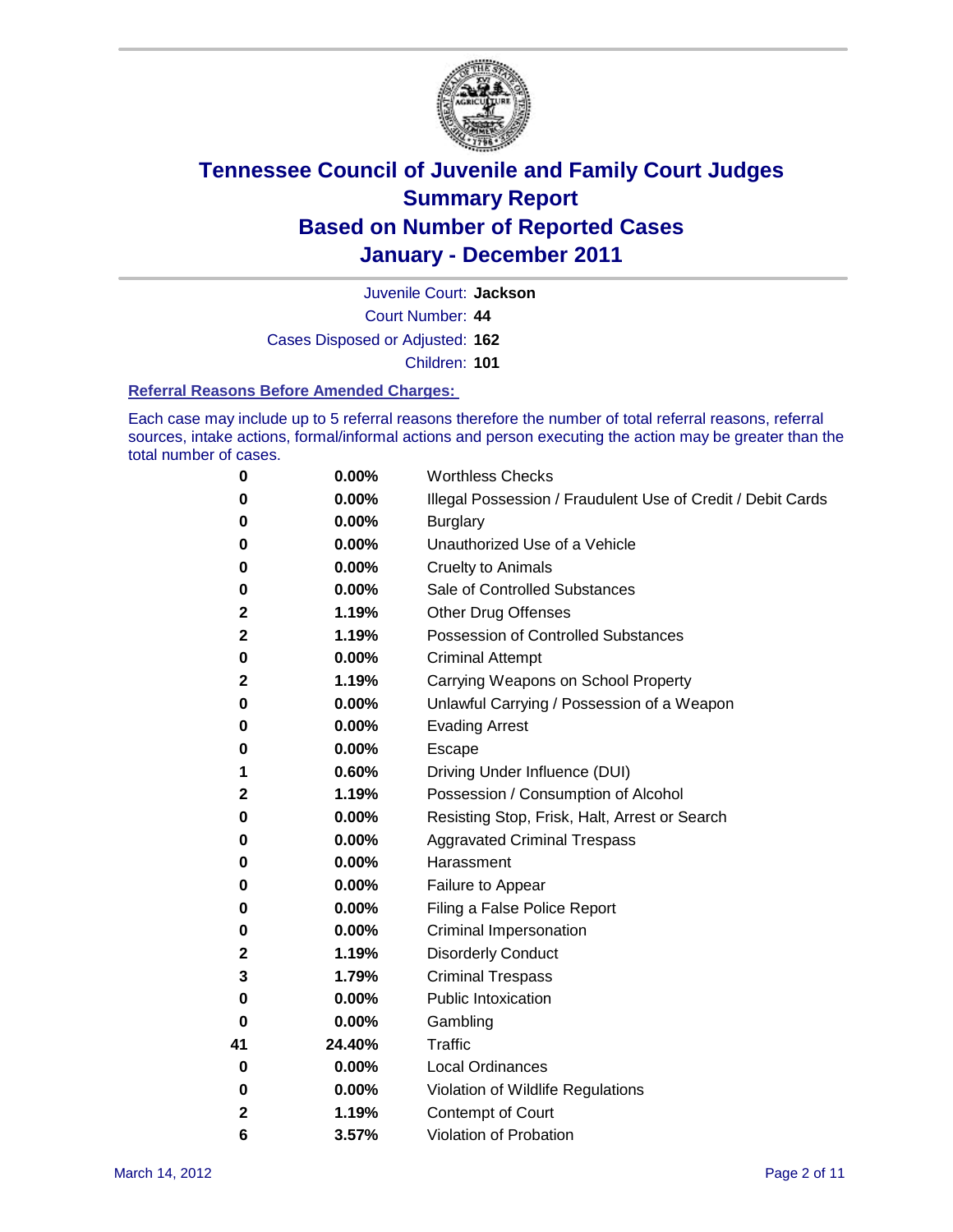

Court Number: **44** Juvenile Court: **Jackson** Cases Disposed or Adjusted: **162** Children: **101**

#### **Referral Reasons Before Amended Charges:**

Each case may include up to 5 referral reasons therefore the number of total referral reasons, referral sources, intake actions, formal/informal actions and person executing the action may be greater than the total number of cases.

| 168               | 100.00%        | <b>Total Referrals</b>                 |
|-------------------|----------------|----------------------------------------|
| 0                 | 0.00%          | Other                                  |
| 0                 | 0.00%          | <b>Consent to Marry</b>                |
| 0                 | 0.00%          | <b>Request for Medical Treatment</b>   |
| 0                 | 0.00%          | <b>Child Support</b>                   |
| 0                 | 0.00%          | Paternity / Legitimation               |
| 0                 | 0.00%          | Visitation                             |
| 0                 | 0.00%          | Custody                                |
| 0                 | 0.00%          | <b>Foster Care Review</b>              |
| 1                 | 0.60%          | <b>Administrative Review</b>           |
| 65                | 38.69%         | <b>Judicial Review</b>                 |
| 0                 | 0.00%          | Violation of Informal Adjustment       |
| $\mathbf{2}$      | 1.19%          | <b>Violation of Pretrial Diversion</b> |
| 0                 | 0.00%          | <b>Termination of Parental Rights</b>  |
| 8                 | 4.76%          | Dependency / Neglect                   |
| 0                 | 0.00%          | <b>Physically Abused Child</b>         |
| 0                 | 0.00%          | <b>Sexually Abused Child</b>           |
| 1                 | 0.60%          | <b>Violation of Curfew</b>             |
| 0                 | 0.00%          | Violation of a Valid Court Order       |
| 6                 | 3.57%          | Possession of Tobacco Products         |
| 3                 | 1.79%          | Out-of-State Runaway                   |
| 4<br>$\mathbf{2}$ | 2.38%<br>1.19% | Truancy<br>In-State Runaway            |
| 3                 | 1.79%          | <b>Unruly Behavior</b>                 |
|                   |                |                                        |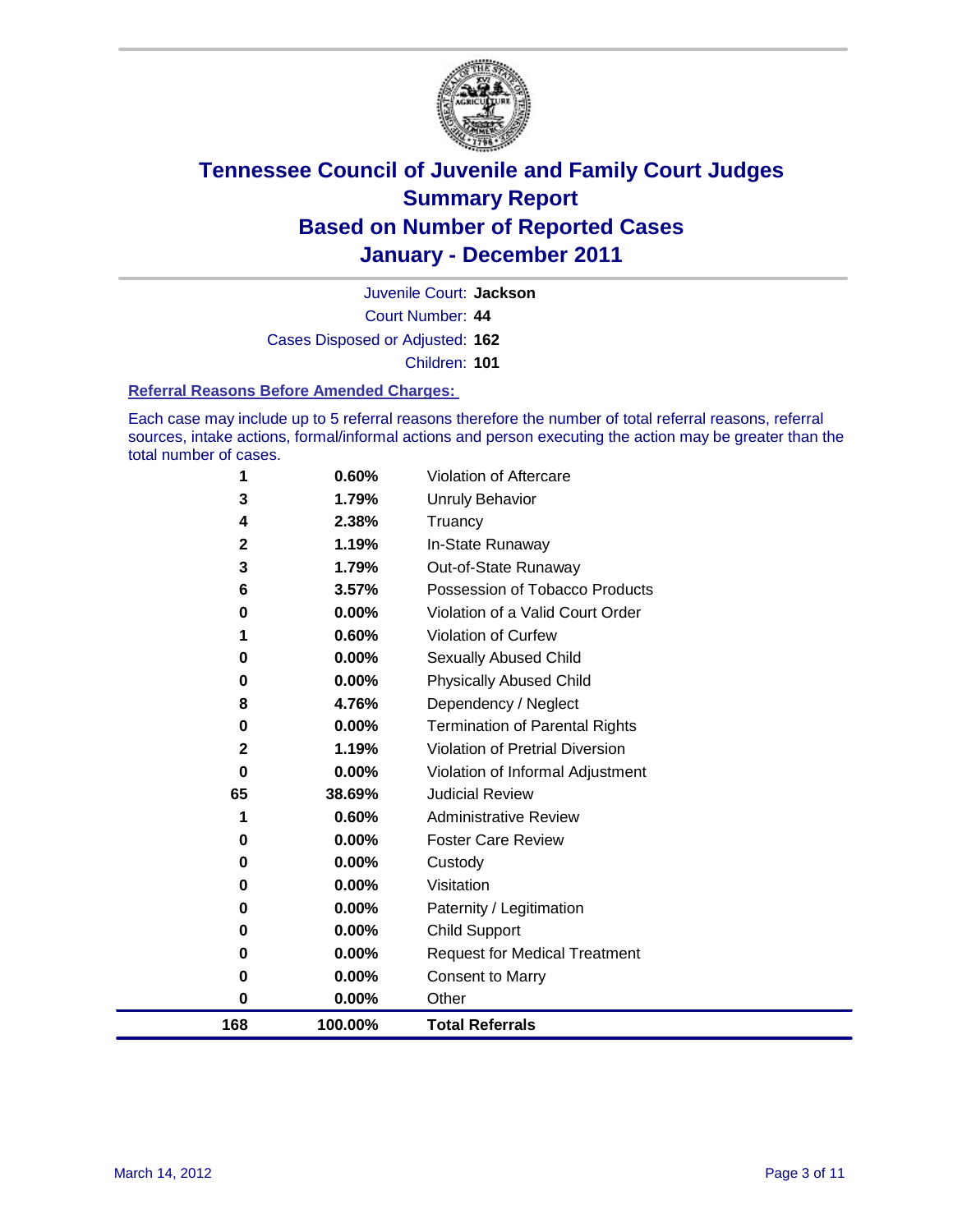

|                                 |          | Juvenile Court: Jackson           |  |  |  |
|---------------------------------|----------|-----------------------------------|--|--|--|
| Court Number: 44                |          |                                   |  |  |  |
| Cases Disposed or Adjusted: 162 |          |                                   |  |  |  |
|                                 |          | Children: 101                     |  |  |  |
| <b>Referral Sources: 1</b>      |          |                                   |  |  |  |
| 66                              | 39.29%   | Law Enforcement                   |  |  |  |
| 5                               | 2.98%    | Parents                           |  |  |  |
| 0                               | 0.00%    | Relatives                         |  |  |  |
| 0                               | 0.00%    | Self                              |  |  |  |
| 10                              | 5.95%    | School                            |  |  |  |
| 0                               | 0.00%    | <b>CSA</b>                        |  |  |  |
| 36                              | 21.43%   | <b>DCS</b>                        |  |  |  |
| 1                               | 0.60%    | <b>Other State Department</b>     |  |  |  |
| 0                               | $0.00\%$ | <b>District Attorney's Office</b> |  |  |  |
| 47                              | 27.98%   | <b>Court Staff</b>                |  |  |  |
| 1                               | 0.60%    | Social Agency                     |  |  |  |
| 1                               | 0.60%    | <b>Other Court</b>                |  |  |  |
| 0                               | 0.00%    | Victim                            |  |  |  |
| 0                               | $0.00\%$ | Child & Parent                    |  |  |  |
| 0                               | 0.00%    | Hospital                          |  |  |  |
| 1                               | 0.60%    | Unknown                           |  |  |  |

 **0.00%** Other **100.00% Total Referral Sources**

### **Age of Child at Referral: 2**

| 101 | 100.00% | <b>Total Child Count</b> |
|-----|---------|--------------------------|
| 0   | 0.00%   | <b>Unknown</b>           |
| 0   | 0.00%   | Ages 19 and Over         |
| 38  | 37.62%  | Ages 17 through 18       |
| 31  | 30.69%  | Ages 15 through 16       |
| 9   | 8.91%   | Ages 13 through 14       |
| 7   | 6.93%   | Ages 11 through 12       |
| 16  | 15.84%  | Ages 10 and Under        |
|     |         |                          |

<sup>1</sup> If different than number of Referral Reasons (168), verify accuracy of your court's data.

<sup>2</sup> One child could be counted in multiple categories, verify accuracy of your court's data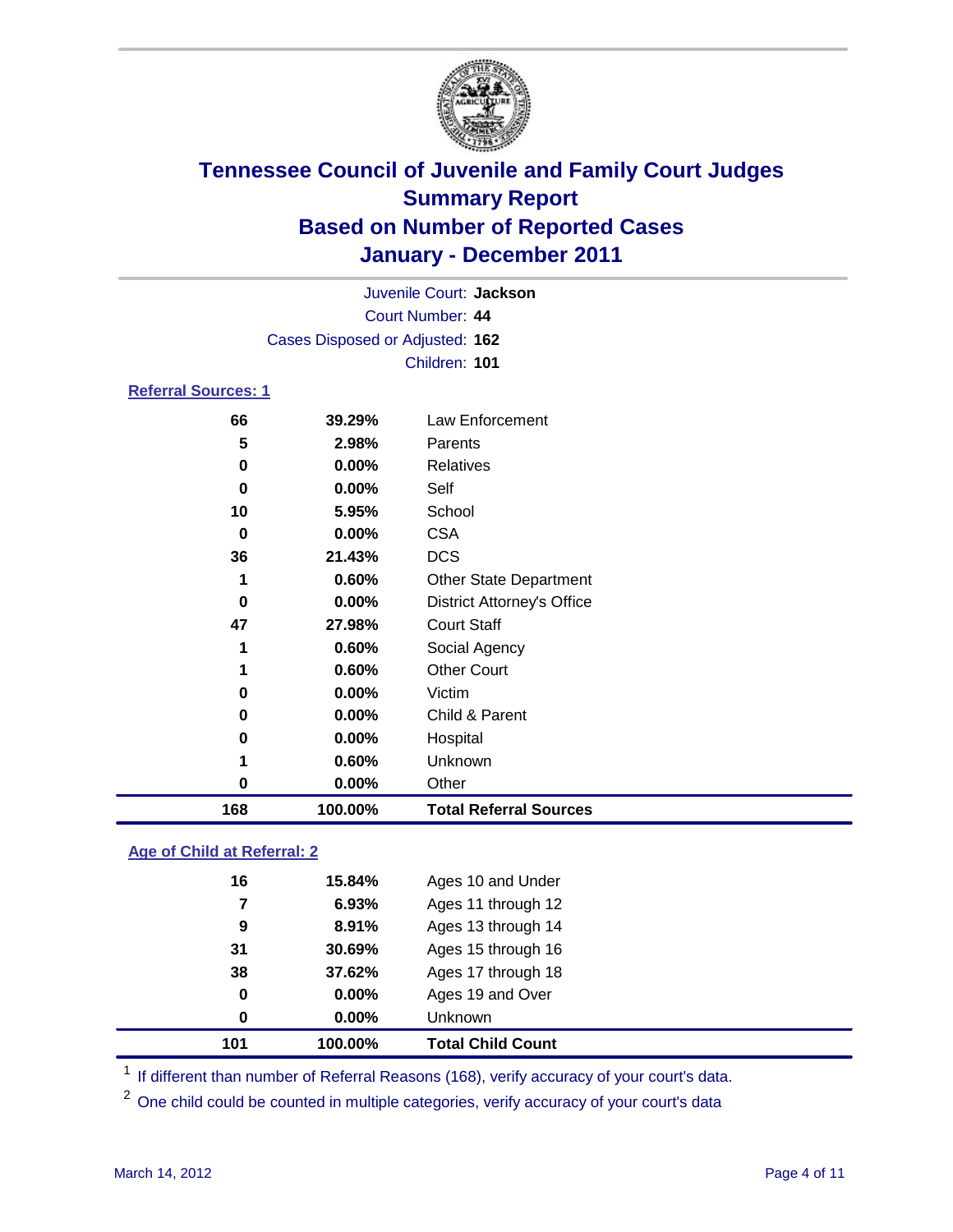

| Juvenile Court: Jackson                 |                                 |                          |  |  |  |
|-----------------------------------------|---------------------------------|--------------------------|--|--|--|
|                                         | Court Number: 44                |                          |  |  |  |
|                                         | Cases Disposed or Adjusted: 162 |                          |  |  |  |
|                                         |                                 | Children: 101            |  |  |  |
| Sex of Child: 1                         |                                 |                          |  |  |  |
| 62                                      | 61.39%                          | Male                     |  |  |  |
| 39                                      | 38.61%                          | Female                   |  |  |  |
| $\mathbf 0$                             | 0.00%                           | Unknown                  |  |  |  |
| 101                                     | 100.00%                         | <b>Total Child Count</b> |  |  |  |
| Race of Child: 1                        |                                 |                          |  |  |  |
| 101                                     | 100.00%                         | White                    |  |  |  |
| $\mathbf 0$                             | 0.00%                           | African American         |  |  |  |
| 0                                       | 0.00%                           | Native American          |  |  |  |
| 0                                       | 0.00%                           | Asian                    |  |  |  |
| 0                                       | 0.00%                           | Mixed                    |  |  |  |
| $\mathbf 0$                             | 0.00%                           | Unknown                  |  |  |  |
| 101                                     | 100.00%                         | <b>Total Child Count</b> |  |  |  |
| <b>Hispanic Origin: 1</b>               |                                 |                          |  |  |  |
| $\mathbf{2}$                            | 1.98%                           | Yes                      |  |  |  |
| 99                                      | 98.02%                          | No                       |  |  |  |
| $\mathbf 0$                             | 0.00%                           | Unknown                  |  |  |  |
| 101                                     | 100.00%                         | <b>Total Child Count</b> |  |  |  |
| <b>School Enrollment of Children: 1</b> |                                 |                          |  |  |  |
| 88                                      | 87.13%                          | Yes                      |  |  |  |
| $\overline{\mathbf{r}}$                 | 6.93%                           | No                       |  |  |  |
| 6                                       | 5.94%                           | Unknown                  |  |  |  |
| 101                                     | 100.00%                         | <b>Total Child Count</b> |  |  |  |

One child could be counted in multiple categories, verify accuracy of your court's data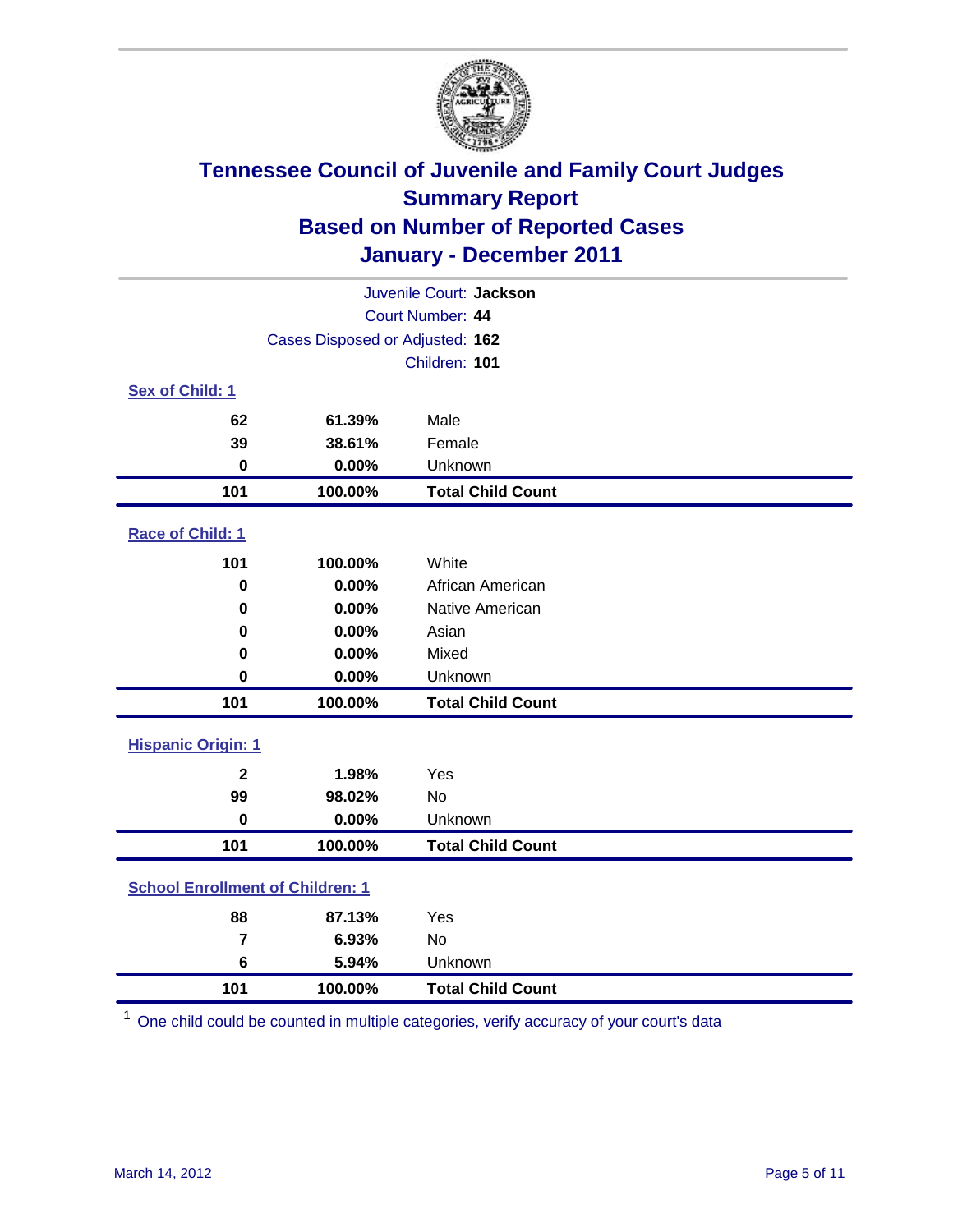

Court Number: **44** Juvenile Court: **Jackson** Cases Disposed or Adjusted: **162** Children: **101 Living Arrangement of Child at Time of Referral: 1 27.72%** With Both Biological Parents

| 101 | 100.00%              | <b>Total Child Count</b>               |
|-----|----------------------|----------------------------------------|
| 1   | 0.99%                | Other                                  |
| 5   | 4.95%                | Unknown                                |
| 0   | $0.00\%$             | Independent                            |
|     | $0.99\%$             | In an Institution                      |
| 1   | 0.99%                | In a Residential Center                |
| 1   | 0.99%                | In a Group Home                        |
| 8   | 7.92%                | <b>With Foster Family</b>              |
| 1   | 0.99%                | With Adoptive Parents                  |
| 13  | 12.87%               | <b>With Relatives</b>                  |
| 8   | 7.92%                | <b>With Father</b>                     |
| 25  | 24.75%               | <b>With Mother</b>                     |
| 6   | 5.94%                | With Mother and Stepfather             |
| 3   | 2.97%                | With Father and Stepmother             |
| 20  | <i><b>ZI.IZ%</b></i> | <i>VVIIII BOIII BIOIOGICAI PATENIS</i> |

### **Type of Detention: 2**

| 162 | 100.00%                 | <b>Total Detention Count</b> |
|-----|-------------------------|------------------------------|
|     | $0.00\%$<br>0           | Other                        |
| 152 | 93.83%                  | Does Not Apply               |
|     | $\mathbf 0$<br>$0.00\%$ | Unknown                      |
|     | 0.00%<br>0              | Psychiatric Hospital         |
|     | 0<br>0.00%              | Jail - No Separation         |
|     | 0<br>$0.00\%$           | Jail - Partial Separation    |
|     | $0.00\%$<br>0           | Jail - Complete Separation   |
| 10  | 6.17%                   | Juvenile Detention Facility  |
|     | 0<br>$0.00\%$           | Non-Secure Placement         |
|     |                         |                              |

<sup>1</sup> One child could be counted in multiple categories, verify accuracy of your court's data

<sup>2</sup> If different than number of Cases (162) verify accuracy of your court's data.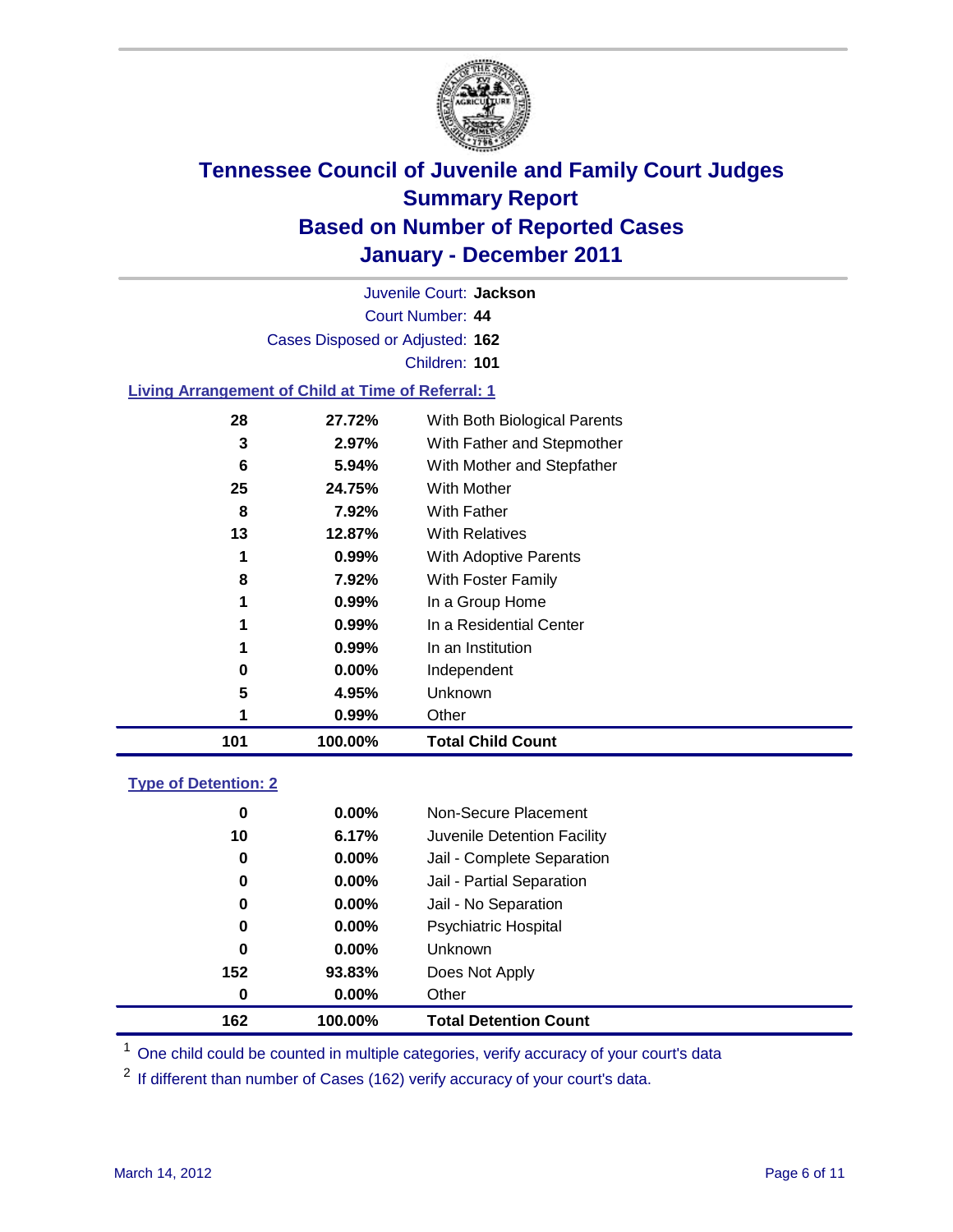

|                                                    | Juvenile Court: Jackson                       |                                                  |  |  |  |  |
|----------------------------------------------------|-----------------------------------------------|--------------------------------------------------|--|--|--|--|
|                                                    | Court Number: 44                              |                                                  |  |  |  |  |
|                                                    | Cases Disposed or Adjusted: 162               |                                                  |  |  |  |  |
|                                                    | Children: 101                                 |                                                  |  |  |  |  |
| <b>Placement After Secure Detention Hearing: 1</b> |                                               |                                                  |  |  |  |  |
| 7                                                  | 4.32%<br>Returned to Prior Living Arrangement |                                                  |  |  |  |  |
| 3                                                  | 1.85%                                         | Juvenile Detention Facility                      |  |  |  |  |
| 0                                                  | 0.00%                                         | Jail                                             |  |  |  |  |
| 0                                                  | 0.00%                                         | Shelter / Group Home                             |  |  |  |  |
| 0                                                  | 0.00%                                         | <b>Foster Family Home</b>                        |  |  |  |  |
| 0                                                  | 0.00%                                         | Psychiatric Hospital                             |  |  |  |  |
| 0                                                  | $0.00\%$                                      | Unknown                                          |  |  |  |  |
| 151                                                | 93.21%                                        | Does Not Apply                                   |  |  |  |  |
| 1                                                  | 0.62%                                         | Other                                            |  |  |  |  |
| 162                                                | 100.00%                                       | <b>Total Placement Count</b>                     |  |  |  |  |
| <b>Intake Actions: 2</b>                           |                                               |                                                  |  |  |  |  |
|                                                    |                                               |                                                  |  |  |  |  |
|                                                    |                                               |                                                  |  |  |  |  |
| 41                                                 | 24.40%                                        | <b>Petition Filed</b>                            |  |  |  |  |
| 1<br>55                                            | 0.60%<br>32.74%                               | <b>Motion Filed</b><br><b>Citation Processed</b> |  |  |  |  |
| $\bf{0}$                                           | 0.00%                                         | Notification of Paternity Processed              |  |  |  |  |
| 70                                                 | 41.67%                                        | Scheduling of Judicial Review                    |  |  |  |  |
| $\bf{0}$                                           | 0.00%                                         | Scheduling of Administrative Review              |  |  |  |  |
| 0                                                  | 0.00%                                         | Scheduling of Foster Care Review                 |  |  |  |  |
| 1                                                  | 0.60%                                         | Unknown                                          |  |  |  |  |
| 0                                                  | 0.00%                                         | Does Not Apply                                   |  |  |  |  |
| $\pmb{0}$                                          | 0.00%                                         | Other                                            |  |  |  |  |

<sup>1</sup> If different than number of Cases (162) verify accuracy of your court's data.

<sup>2</sup> If different than number of Referral Reasons (168), verify accuracy of your court's data.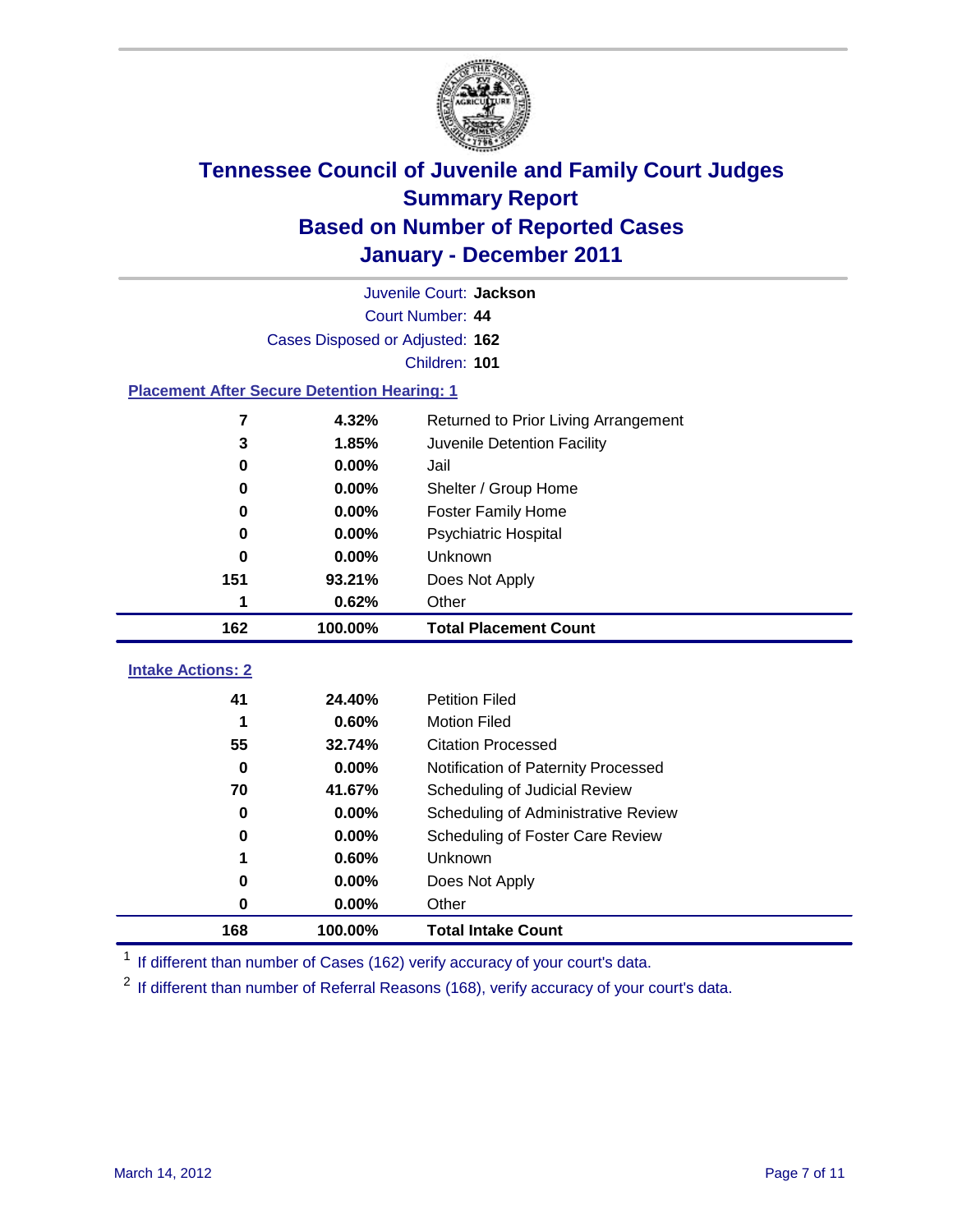

Court Number: **44** Juvenile Court: **Jackson** Cases Disposed or Adjusted: **162** Children: **101**

### **Last Grade Completed by Child: 1**

| 101          | 100.00%        | <b>Total Child Count</b>     |
|--------------|----------------|------------------------------|
| 0            | 0.00%          | Other                        |
| 6            | 5.94%          | Unknown                      |
| 0            | 0.00%          | <b>Never Attended School</b> |
| 0            | 0.00%          | Graduated                    |
| 1            | 0.99%          | <b>GED</b>                   |
| 0            | 0.00%          | Non-Graded Special Ed        |
| 6            | 5.94%          | 12th Grade                   |
| 29           | 28.71%         | 11th Grade                   |
| 12           | 11.88%         | 10th Grade                   |
| 16           | 15.84%         | 9th Grade                    |
| 6            | 5.94%          | 8th Grade                    |
| 5            | 4.95%          | 7th Grade                    |
| $\mathbf{2}$ | 1.98%          | 6th Grade                    |
| $\mathbf 2$  | 1.98%          | 5th Grade                    |
| $\mathbf 2$  | 1.98%          | 4th Grade                    |
| $\mathbf{2}$ | 1.98%          | 3rd Grade                    |
| 1<br>3       | 2.97%          | 2nd Grade                    |
| 0            | 0.00%<br>0.99% | Kindergarten<br>1st Grade    |
| $\mathbf{2}$ | 1.98%          | Preschool                    |
| 6            | 5.94%          | Too Young for School         |

| 101 | 100.00%  | <b>Total Child Count</b> |  |  |
|-----|----------|--------------------------|--|--|
| 8   | 7.92%    | Unknown                  |  |  |
| 84  | 83.17%   | No                       |  |  |
| 9   | $8.91\%$ | Yes                      |  |  |
|     |          |                          |  |  |

One child could be counted in multiple categories, verify accuracy of your court's data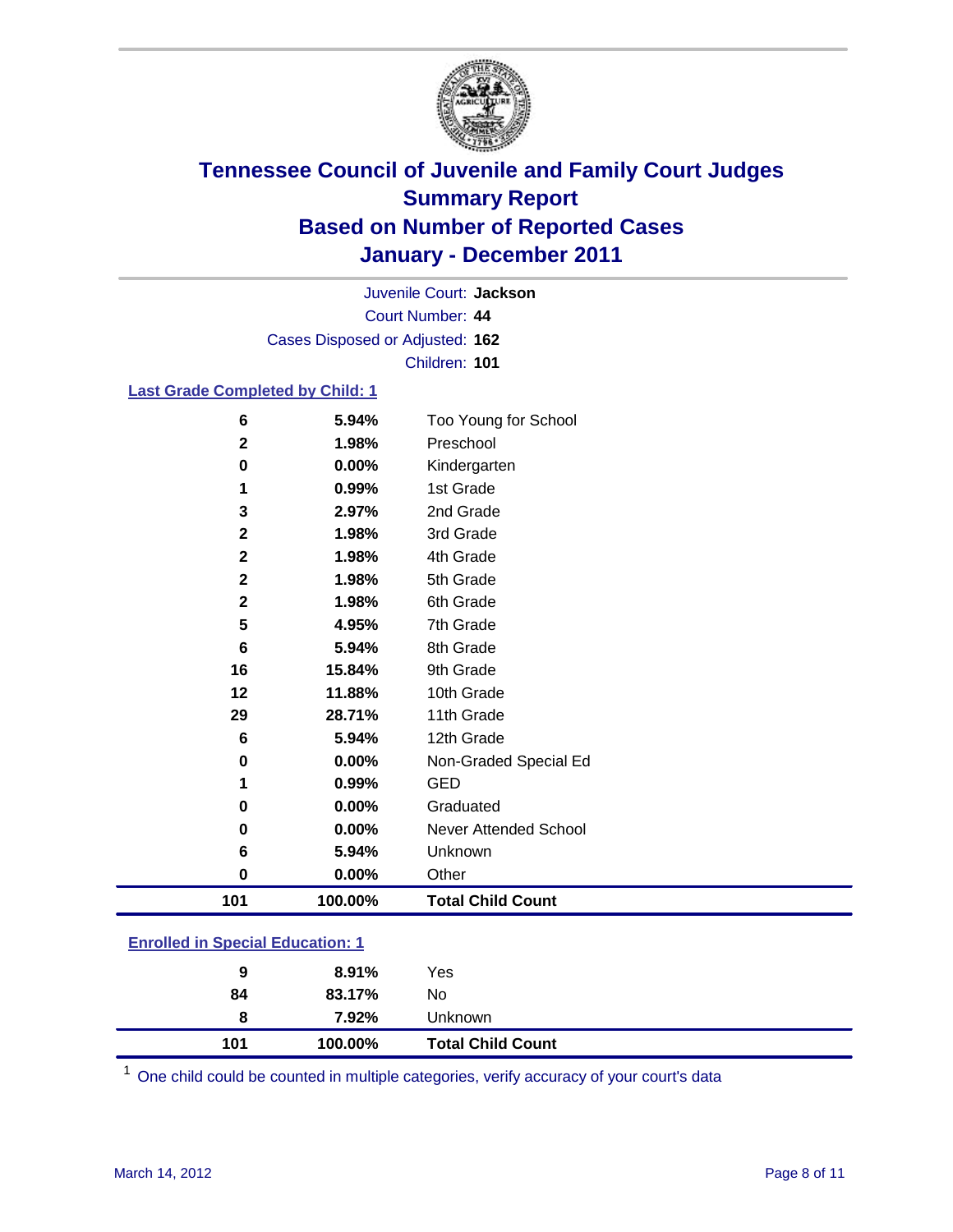

|          | Juvenile Court: Jackson         |                           |  |  |  |
|----------|---------------------------------|---------------------------|--|--|--|
|          |                                 | Court Number: 44          |  |  |  |
|          | Cases Disposed or Adjusted: 162 |                           |  |  |  |
|          |                                 | Children: 101             |  |  |  |
|          | <b>Action Executed By: 1</b>    |                           |  |  |  |
| 168      | 100.00%                         | Judge                     |  |  |  |
| $\bf{0}$ | $0.00\%$                        | Magistrate                |  |  |  |
| $\bf{0}$ | $0.00\%$                        | <b>YSO</b>                |  |  |  |
| 0        | 0.00%                           | Other                     |  |  |  |
| 0        | 0.00%                           | Unknown                   |  |  |  |
| 168      | 100.00%                         | <b>Total Action Count</b> |  |  |  |

### **Formal / Informal Actions: 1**

| 45           | 26.79%   | Dismissed                                        |
|--------------|----------|--------------------------------------------------|
|              | 0.60%    | Retired / Nolle Prosequi                         |
| 17           | 10.12%   | <b>Complaint Substantiated Delinquent</b>        |
| 0            | $0.00\%$ | <b>Complaint Substantiated Status Offender</b>   |
| 6            | 3.57%    | <b>Complaint Substantiated Dependent/Neglect</b> |
| 0            | 0.00%    | <b>Complaint Substantiated Abused</b>            |
| 0            | $0.00\%$ | <b>Complaint Substantiated Mentally III</b>      |
| $\bf{0}$     | $0.00\%$ | Informal Adjustment                              |
| 13           | 7.74%    | <b>Pretrial Diversion</b>                        |
| 0            | $0.00\%$ | <b>Transfer to Adult Court Hearing</b>           |
|              | 0.60%    | Charges Cleared by Transfer to Adult Court       |
| 0            | $0.00\%$ | Special Proceeding                               |
| 16           | 9.52%    | <b>Review Concluded</b>                          |
| 67           | 39.88%   | Case Held Open                                   |
| $\mathbf{2}$ | 1.19%    | Other                                            |
| 0            | $0.00\%$ | <b>Unknown</b>                                   |
| 168          | 100.00%  | <b>Total Action Count</b>                        |

<sup>1</sup> If different than number of Referral Reasons (168), verify accuracy of your court's data.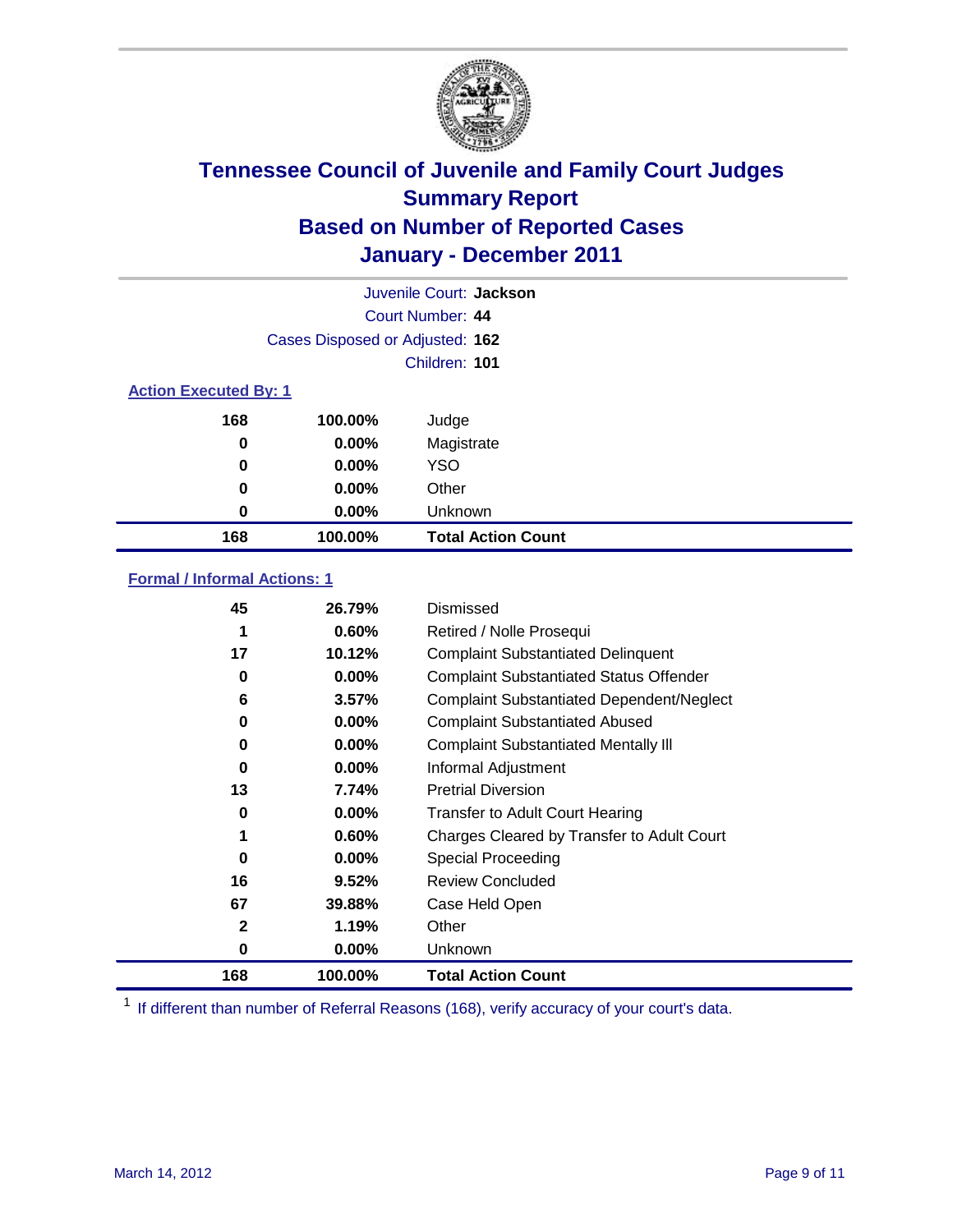

|                       |                                 | Juvenile Court: Jackson                               |
|-----------------------|---------------------------------|-------------------------------------------------------|
|                       |                                 | <b>Court Number: 44</b>                               |
|                       | Cases Disposed or Adjusted: 162 |                                                       |
|                       |                                 | Children: 101                                         |
| <b>Case Outcomes:</b> |                                 | There can be multiple outcomes for one child or case. |
| 53                    | 20.62%                          | <b>Case Dismissed</b>                                 |
| 2                     | 0.78%                           | Case Retired or Nolle Prosequi                        |
| 4                     | 1.56%                           | Warned / Counseled                                    |
| 57                    | 22.18%                          | Held Open For Review                                  |
| $\mathbf{2}$          | 0.78%                           | Supervision / Probation to Juvenile Court             |
| 0                     | 0.00%                           | <b>Probation to Parents</b>                           |
| 3                     | 1.17%                           | Referral to Another Entity for Supervision / Service  |
| 7                     | 2.72%                           | Referred for Mental Health Counseling                 |
| 10                    | 3.89%                           | Referred for Alcohol and Drug Counseling              |
| 0                     | 0.00%                           | Referred to Alternative School                        |
| 0                     | 0.00%                           | Referred to Private Child Agency                      |
| 11                    | 4.28%                           | Referred to Defensive Driving School                  |
| 0                     | 0.00%                           | Referred to Alcohol Safety School                     |
| 0                     | 0.00%                           | Referred to Juvenile Court Education-Based Program    |
| 1                     | 0.39%                           | Driver's License Held Informally                      |
| 0                     | 0.00%                           | <b>Voluntary Placement with DMHMR</b>                 |
| 0                     | 0.00%                           | <b>Private Mental Health Placement</b>                |
| 0                     | 0.00%                           | <b>Private MR Placement</b>                           |
| 2                     | 0.78%                           | Placement with City/County Agency/Facility            |
| 0                     | 0.00%                           | Placement with Relative / Other Individual            |
| 14                    | 5.45%                           | Fine                                                  |
| 4                     | 1.56%                           | <b>Public Service</b>                                 |
| 1                     | 0.39%                           | Restitution                                           |
| 1                     | 0.39%                           | <b>Runaway Returned</b>                               |
| 6                     | 2.33%                           | No Contact Order                                      |
| 6                     | 2.33%                           | Injunction Other than No Contact Order                |
|                       | 0.39%                           | <b>House Arrest</b>                                   |
| 0                     | 0.00%                           | <b>Court Defined Curfew</b>                           |
| 0                     | 0.00%                           | Dismissed from Informal Adjustment                    |
| 8                     | 3.11%                           | <b>Dismissed from Pretrial Diversion</b>              |
| 2                     | 0.78%                           | Released from Probation                               |
| 0                     | $0.00\%$                        | <b>Transferred to Adult Court</b>                     |
| 0                     | 0.00%                           | <b>DMHMR Involuntary Commitment</b>                   |